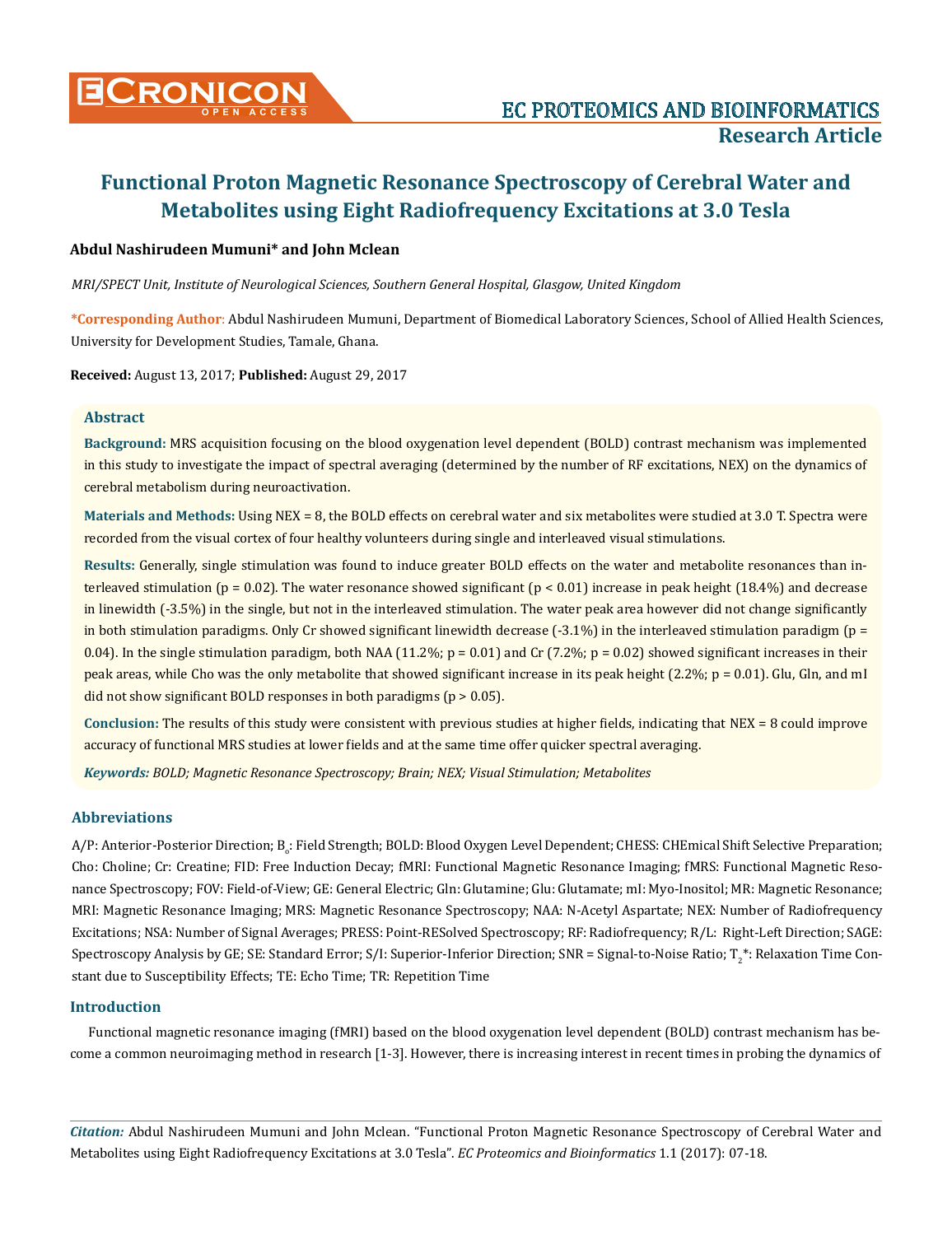brain tissue metabolism during neuroactivation using magnetic resonance spectroscopy (MRS). Even though the MRS technique normally provides information about brain tissue metabolism, it can be used to study brain function in both healthy and pathological conditions, also based on the BOLD contrast [4-8]; this is known as functional MRS (fMRS). The fMRS technique thus offers a new opportunity for neurochemistry and neuroscience research [9].

The BOLD effect can be observed when an external stimulus increases neural activity above baseline physiological state. The new physiological state is associated with changes in cerebral blood flow, cerebral blood volume and the cerebral metabolic rate of oxygen consumption [4]. This increases the flow of oxygenated blood to the region of activity, causing susceptibility gradients to spread around and away from the activation site [5]. This susceptibility gradient, associated with changes in T $_2^\ast$ , can be detected in vessels (intravascular compartment) and tissue near the vessels (extravascular compartment).

At magnetic fields less than 1.5 T, and in the presence of small bipolar diffusion gradient, the BOLD effect mostly originates from the intravascular compartments in noncapillary vessels and is cancelled out completely through spin dephasing. However, at magnetic fields above 3.0 T, and in the presence of higher bipolar diffusion gradient [10,11], the BOLD effect mostly originates from the extravascular compartment and does not disappear. The extravascular BOLD effect is thus most desirable for mapping locations of functional activation [6]. The BOLD effect has also been observed to increase with field strength [12] due to increased sensitivity of signal detection at high magnetic fields [13].

In fMRI, the BOLD effect often appears as increased intensity in voxels that coincide with the site of the neural activity. In fMRS, the effect manifests as increased spectral peak area and height, corresponding with decreased spectral linewidth [6-8]. The detailed theory of fMRS underpinning the changes in these spectral parameters is described elsewhere [6].

It has been suggested [9] that studies using similar fMRS paradigms, stimulus type, spectral analysis and quantification schemes, assuming high SNR of spectra, should observe comparable BOLD changes. However, what has not been considered in the literature is whether variations in the number of radiofrequency excitations (NEX) used in a particular fMRS study could impact on the BOLD signal. The NEX value is particularly important because it is the time interval between successive spectral lines in the frequency domain; it thus determines the number of spectral lines that will be averaged and stored (in the data frame) within the total duration of the fMRS data acquisition according to:

 $N_{\text{Total}} = 16/NEX + NSA/NEX$  [Equation 1]

where  $N_{\text{Total}}$  is the number of spectral lines stored in the data frame, NSA is the number of signal averages, (16/NEX) is the number of unsuppressed-water spectral lines, and (NSA/NEX) is the number of suppressed-water spectral lines. The standard PRESS sequence on the GE MR scanner acquires 16 averages of unsuppressed-water lines prior to acquisition of the metabolite spectra.

NEX can be varied between only 2 and 8 on the MR scanner used for this study. However, NEX = 8 is commonly used in standard MRS acquisitions because it allows for the maximum number of spectral lines to be quickly averaged before the FIDs are stored, thus reducing the potential degradation of spectra due to motion effects [14]. Despite these advantages of NEX = 8 for MRS, it has not been reported if using NEX = 8 in fMRS could have any impact on the amount of BOLD signal observed.

In this fMRS study, the BOLD effects on brain tissue water and metabolites were recorded during sustained visual stimulation of the primary visual cortex (V1) of the normal human brain. The aim was to investigate BOLD signal changes (from baseline) in the respective MR spectra, using the conventional number of RF excitations (i.e. NEX = 8), which determines how the MR spectra are averaged. The observed percentage BOLD changes were then compared to those reported in the literature as a means of validation.

## **Materials and Methods**

#### **Subjects**

Following ethical approval of the study by the West of Scotland Research Ethics Committee 4 (WoSREC4), 4 healthy volunteers (3 males/1

*Citation:* Abdul Nashirudeen Mumuni and John Mclean. "Functional Proton Magnetic Resonance Spectroscopy of Cerebral Water and Metabolites using Eight Radiofrequency Excitations at 3.0 Tesla". *EC Proteomics and Bioinformatics* 1.1 (2017): 07-18.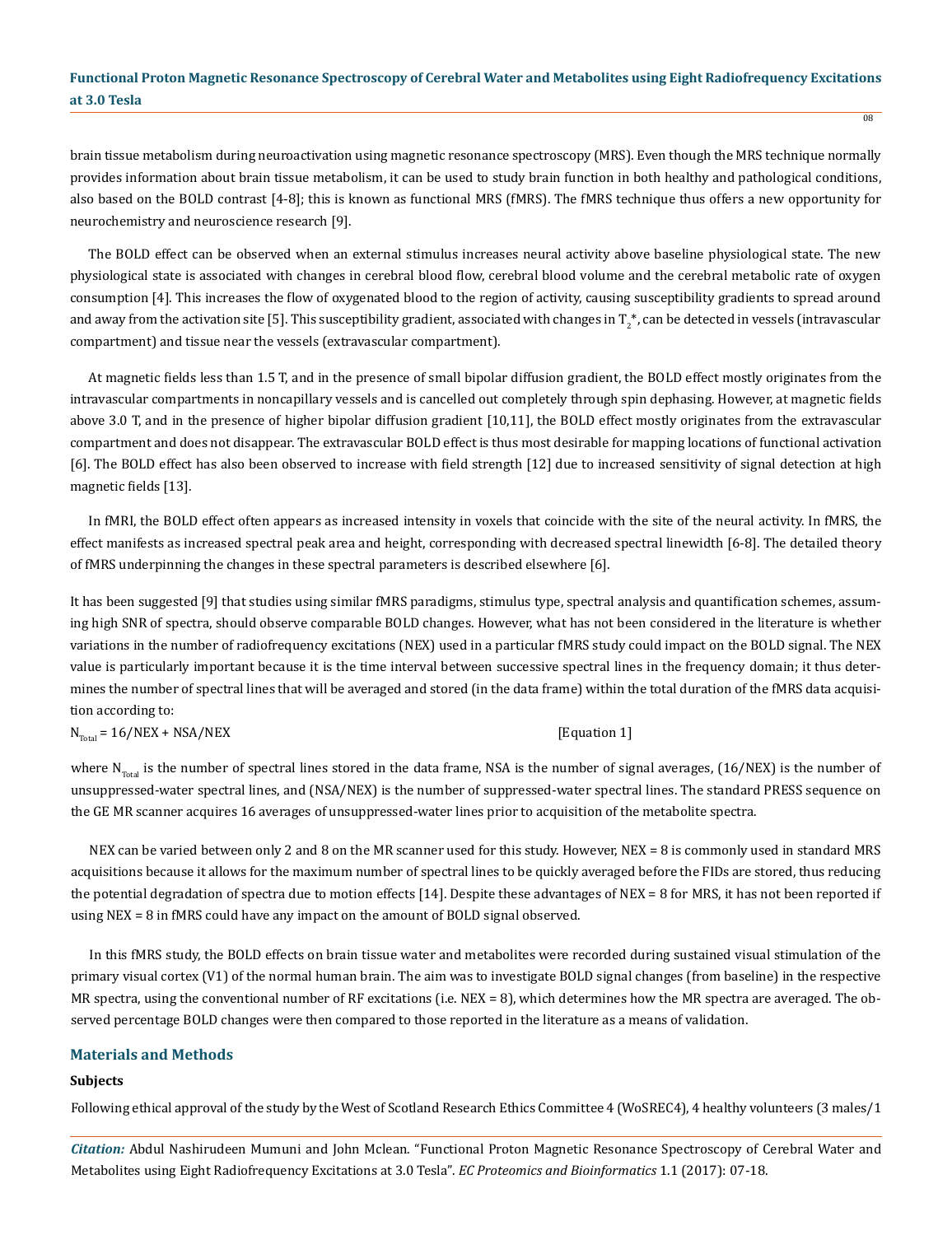female, aged 29 - 36 years, mean  $\pm$  SD = 32.3  $\pm$  3.0 years) participated in the study. Each volunteer gave prior informed written consent. No volunteer had any neurological or psychiatric disorder. Volunteers were screened for contraindicated MRI implants.

#### **Visual Stimulus**

A rate of pattern presentation of about 7.8 reversals per second (or 7.8 Hz) has been shown by a previous positron emission tomography (PET) study [15] to induce the maximum blood flow response in the visual cortex. A number of fMRS studies [6,16-18] have thus used stimulus reversal frequency of about 8 Hz. Therefore, an in-house 8 Hz black/white pattern-reversal checkerboard was used for visual stimulation in this study. During the rest period, a black background was displayed. In the rest and stimulation displays, a small fixation cross was centrally placed. Patients were asked to focus on the fixation cross during scanning to ensure that they were attentive during scanning. This also served to ensure that patients focused on a consistent position on the screen throughout scanning. There was no background illumination within the scanner room throughout the experiments.

The rest and stimulation displays were each presented using Windows Media Player (Microsoft Corporation, USA, 2006). Each display was projected from a screen panel that has image transmission cables passing through an observation window into the magnet room, where the projected image is displayed on bifocal lenses. The lens ensemble (Nordic Neurolabs, NNL; http://www.nordicneurolab.com) was attached to the head coil and positioned vertically above (at 90°), but close to, the eyes of the volunteer. For each volunteer, the foci of the lenses were adjusted until they could see a single projected and sharp image through both lenses, simultaneously.

#### **Functional MRI**

Functional MR imaging and spectroscopy acquisitions were performed on a 3.0 T GE Signa HD MRI/MRS scanner (software version 12.5; Milwaukee, WI, USA) equipped with an eight-channel receive-only head coil. A preceding fMRI scan was performed on each volunteer to determine the location and size of the activated V1 area. Using this information, a localised voxel for acquiring the fMRS data was then prescribed (Figures 1a-b [19]).



*Figure 1: Axial (a) and sagittal (b) views of the localised fMRS voxel (volume = 20 SI x 20 AP x 30 RL mm3 ) within the activation map generated in the V1 brain region during the fMRI examination.*

#### **Functional MRS**

The standard spin-echo PRESS sequence on the GE MR scanner [19] acquires 8 dummy scans, followed by 16 averages of unsuppressedwater scans before the actual data acquisition. During the dummy scan, the scanner starts running but no data is stored; only scanner tuning and voxel shimming are performed. Taking the first two non-data (a total of 24 averages) acquisition periods into consideration, the total running time  $(T_{acc})$  of the sequence is given by:

*Citation:* Abdul Nashirudeen Mumuni and John Mclean. "Functional Proton Magnetic Resonance Spectroscopy of Cerebral Water and Metabolites using Eight Radiofrequency Excitations at 3.0 Tesla". *EC Proteomics and Bioinformatics* 1.1 (2017): 07-18.

 $\overline{09}$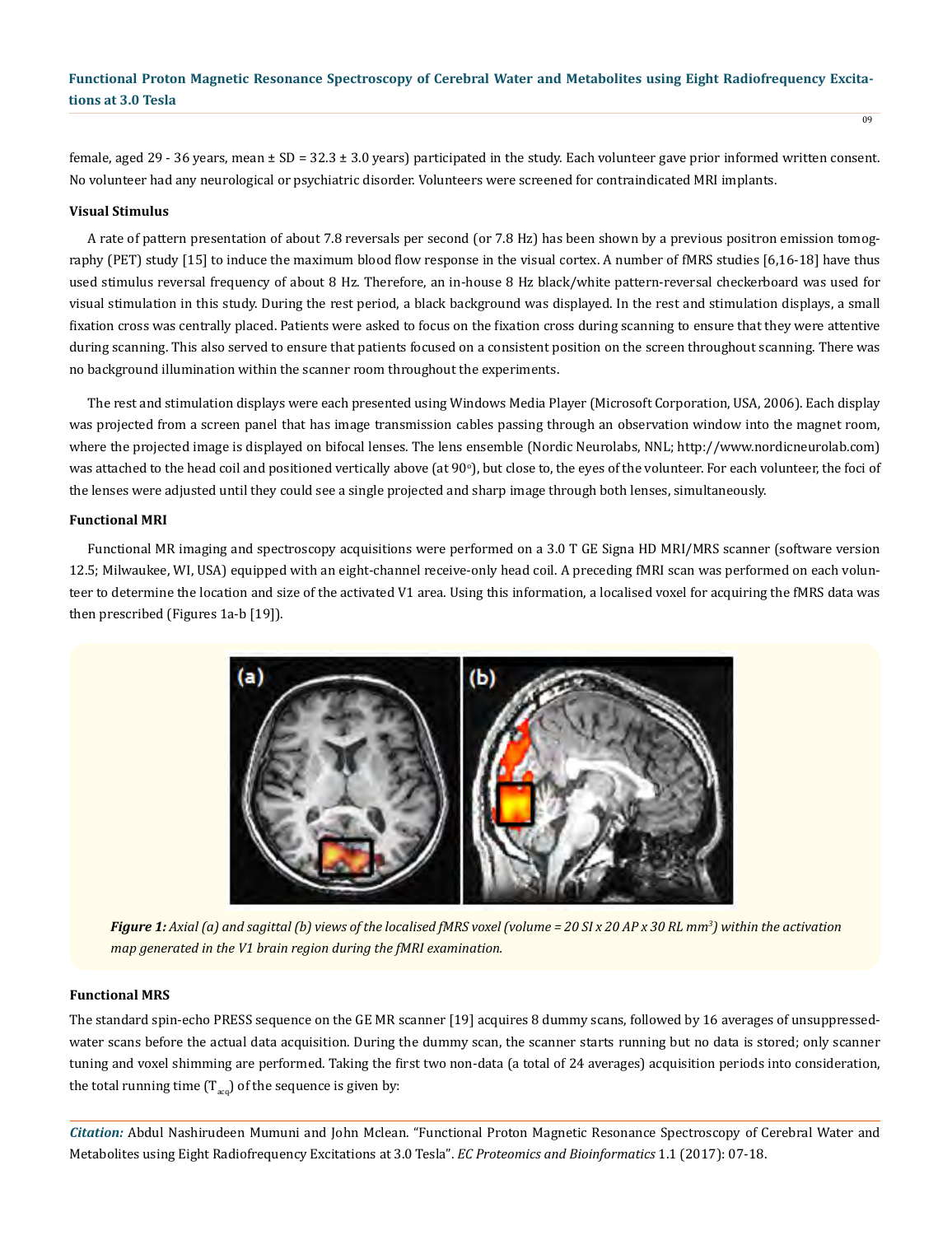#### $T_{\text{max}} = \text{TR x } (24 + \text{NSA})$  [Equation 2]

Using a repetition time, TR of 3 s throughout the experiments, the duration of visual stimulation  $(T_{st})$  was therefore synchronised with the actual data acquisition period (i.e. the TR x NSA part of Equation 2) as follows:

$$
T_{\rm st} = T_{\rm acq} - 72 \, \text{s} \tag{Equation 3}
$$

The implication of Equation 3 is that visual stimulation should commence 72 s after the PRESS sequence starts running, in theory. However, in implementation, a black background with a fixation cross was shown 63 s (i.e. 9 s earlier) from the start of the sequence. This 9 s deadtime served two purposes [20]. Firstly, it reduced the possibility of a movement artifact which will arise due to the subject flinching when the lighting level changed suddenly between stimulation and resting conditions. Secondly, within the deadtime period, the changing blood flow stabilises as it alternates between the stimulus and rest periods. This transient response time is about 6.5 - 8 s risetime, with falltime duration within 7-9 s [20,21].

Two visual activation paradigms were designed for the fMRS experiments: one with a rest period followed by a stimulation period of equal duration in separate scans (Table 1); and another with interleaved three rest and three stimulation periods of equal durations within the same scan (Table 2). In this report, the former will be called a "single" stimulation paradigm, and the latter a "block" stimulation paradigm.

| <b>Acquisition</b> | <b>OFF</b> | 0N  |              |
|--------------------|------------|-----|--------------|
| parameters         |            |     | <b>Total</b> |
|                    |            |     |              |
| <b>NSA</b>         | 64         | 64  | 128          |
| $T_{\rm st}$ (s)   | 192        | 192 | 384          |
| (s)<br>aco         | 264        | 264 | 528          |

*Table 1: Data acquisition parameters used in the single stimulation paradigm.*

#### *ON: Rest; OFF: Stimulation*

| Acquisition      | <b>OFF</b> | <b>ON</b> | <b>OFF</b> | <b>ON</b> | <b>OFF</b> | <b>ON</b> | <b>Total</b> |
|------------------|------------|-----------|------------|-----------|------------|-----------|--------------|
| parameters       |            |           |            |           |            |           |              |
|                  |            |           |            |           |            |           |              |
| <b>NSA</b>       | 32         | 32        | 32         | 32        | 32         | 32        | 192          |
| $T_{\rm st}$ (s) | 96         | 96        | 96         | 96        | 96         | 96        | 576          |
| $T_{acq}$ (s)    | 108        | 108       | 108        | 108       | 108        | 108       | 648          |

*Table 2: Data acquisition parameters used in the block stimulation paradigm.*

*ON = Rest; OFF = Stimulation*

A single-voxel (20 SI x 20 AP x 30 RL mm<sup>3</sup>) PRESS localisation sequence was used in the fMRS experiments (Figure 1). Outer-volume and CHESS water suppression techniques were incorporated in the PRESS sequence. The PRESS acquisition parameters were: TE = 23 ms,

*Citation:* Abdul Nashirudeen Mumuni and John Mclean. "Functional Proton Magnetic Resonance Spectroscopy of Cerebral Water and Metabolites using Eight Radiofrequency Excitations at 3.0 Tesla". *EC Proteomics and Bioinformatics* 1.1 (2017): 07-18.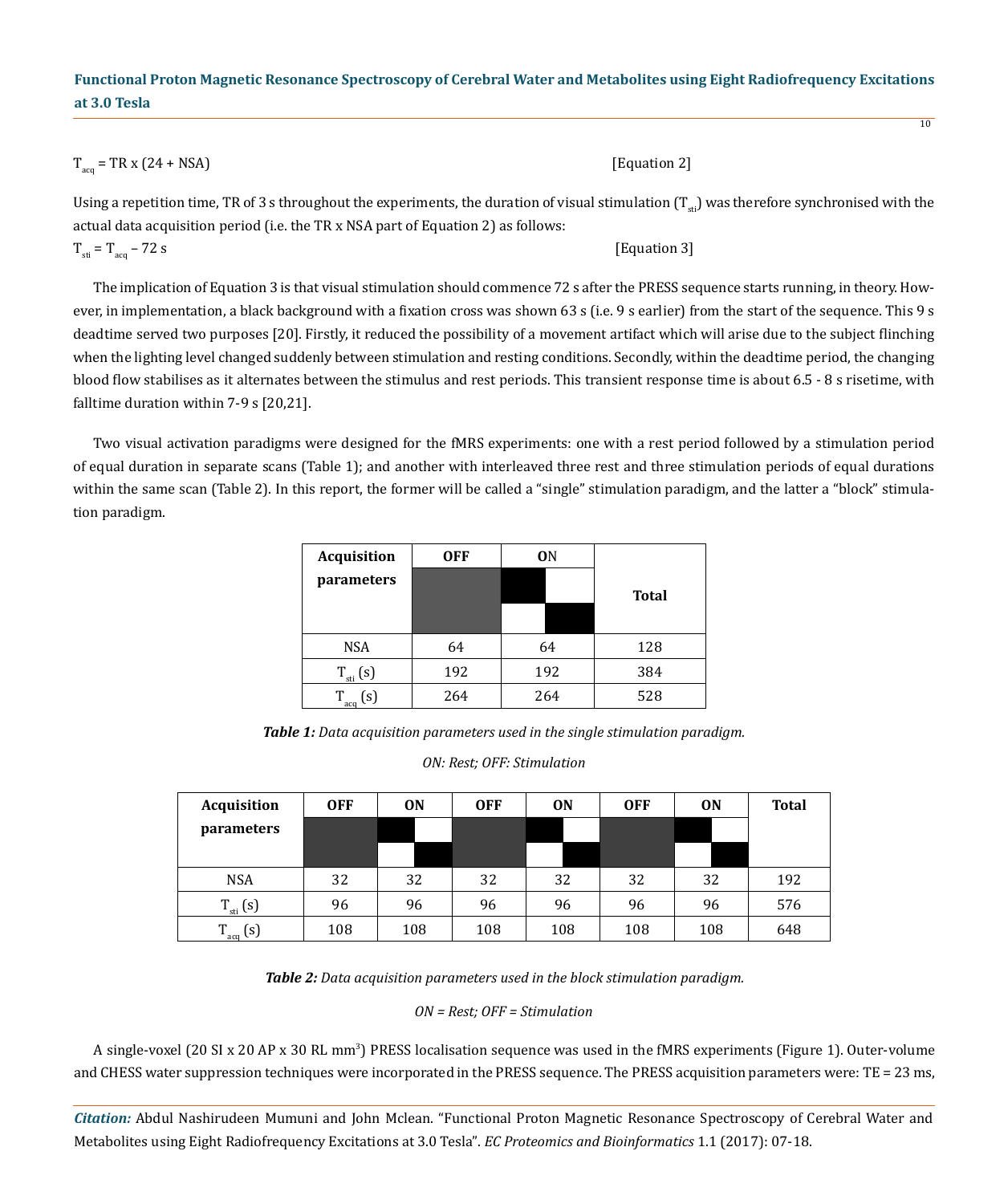TR = 3000 ms, and spectral width = 5000 Hz. In all experiments, NEX = 8 was maintained. The single paradigm was of the form OFF-ON (Table 1), whereas the block paradigm was OFF-ON-OFF-ON-OFF-ON (Table 2); where OFF and ON mean the rest and stimulus periods, respectively.

The metabolite spectra were recorded first with the CHESS water suppression module turned on. The acquisition protocol was then repeated but with CHESS water suppression turned off to acquire the water spectra. Both water and metabolite data were collected using the single and block paradigms in turn. Thus, each volunteer in the study underwent four fMRS scans continuously within an experimental session. In order to ensure consistent voxel placement in all volunteers, the activated V1 region during fMRI was located in the same slice number during fMRS of all volunteers. This did not completely eliminate the potential for voxel placement variations, but served to reduce voxel placement mismatch between scans to about 10% or less.

#### **Spectral Analysis**

Since the rest and stimulation periods were synchronised with the duration of actual data acquisition by the scanner, the fMRS information,  $N_{BOLD}$  was stored in the (NSA/NEX) part of equation 1:

 $N_{\text{ROID}} = \text{NSA/NEX}$  [Equation 4]

Using NEX = 8 in all experiments, NSA = 64 in the single paradigm resulted in N<sub>BOLD</sub> = 8 spectral lines in each of the OFF and ON data. NSA = 192 in the block paradigm yielded N<sub>BOLD</sub> = 24 spectral lines (4 lines in each of the 6 blocks). These stored lines were processed to estimate the BOLD changes in the acquired spectra.

All spectra were processed and quantified using the Spectroscopy Analysis by General Electric, SAGE software package (version 7; GE Healthcare, Little Chalfont, Buckinghamshire, UK), a dedicated semi-automated fitting program. The time domain signals from the eight channels of the head coil were eddy-current corrected and combined [22]. The resulting time-domain FIDs were Fourier transformed to yield the MR spectra, which were then phase and baseline corrected in the frequency domain.

Spectral processing involved manually selecting (in the frequency domain) those resonances to be quantified. A table of initial estimates of the peak amplitude, linewidth, frequency, and the noise standard deviation of the spectrum was then automatically generated. Using these four variables, the initially generated spectra were then fitted to Lorentzian line shapes using the Levenberg-Marquardt method of nonlinear least squares minimization [23]. This yielded the final peak parameters required for the BOLD investigations in this study: height, linewidth and area of the peak.

The Levenberg-Marquardt method was implemented in two ways. Firstly, each line in the spectral domain was quantified by invoking a "local" quantification algorithm that utilises the Levenberg-Marquardt method. The "local" Levenberg-Marquardt method ensures that the same processing and quantification steps (described above) are applied to each spectral line, separately. Secondly, all the spectral lines were averaged by invoking a "global" Levenberg-Marquardt method. Both quantification schemes yielded the peak height (H), linewidth at half peak height ( $\Delta v_{1/2}$ ), and spectral peak area (A<sub>s</sub>). The "locally" quantified spectral parameters (i.e. H,  $\Delta v_{1/2}$  and A<sub>s</sub>) were used to plot the respective time courses of their changes over the cycle duration (Figures 2, 3 and 4). The "globally" quantified spectral parameters on the other hand were used to quantify their respective BOLD responses (i.e. percentage changes in H,  $\Delta v_{1/2}$  and A<sub>s</sub>), shown in Tables 3-5.

#### **Estimation of the BOLD Effect**

The BOLD effect is associated with increase in peak height (H) following stimulation, with a corresponding decrease in linewidth ( $\Delta v_{1/2}$ ) and increase in area (A<sub>s</sub>). Thus, the BOLD effects on each one of these spectral parameters were calculated as a percentage change:

## $\% \Delta X = \left[ \left( X_{\text{stimulation}} - X_{\text{res}} \right) / X_{\text{res}} \right] x \, 100\%$  [Equation 5] where  $X_{\text{stimulation}}$  and  $X_{\text{rest}}$  are the spectral peak parameters associated with the stimulus and rest periods respectively, estimated using the "global" Levenberg-Marquardt method.

*Citation:* Abdul Nashirudeen Mumuni and John Mclean. "Functional Proton Magnetic Resonance Spectroscopy of Cerebral Water and Metabolites using Eight Radiofrequency Excitations at 3.0 Tesla". *EC Proteomics and Bioinformatics* 1.1 (2017): 07-18.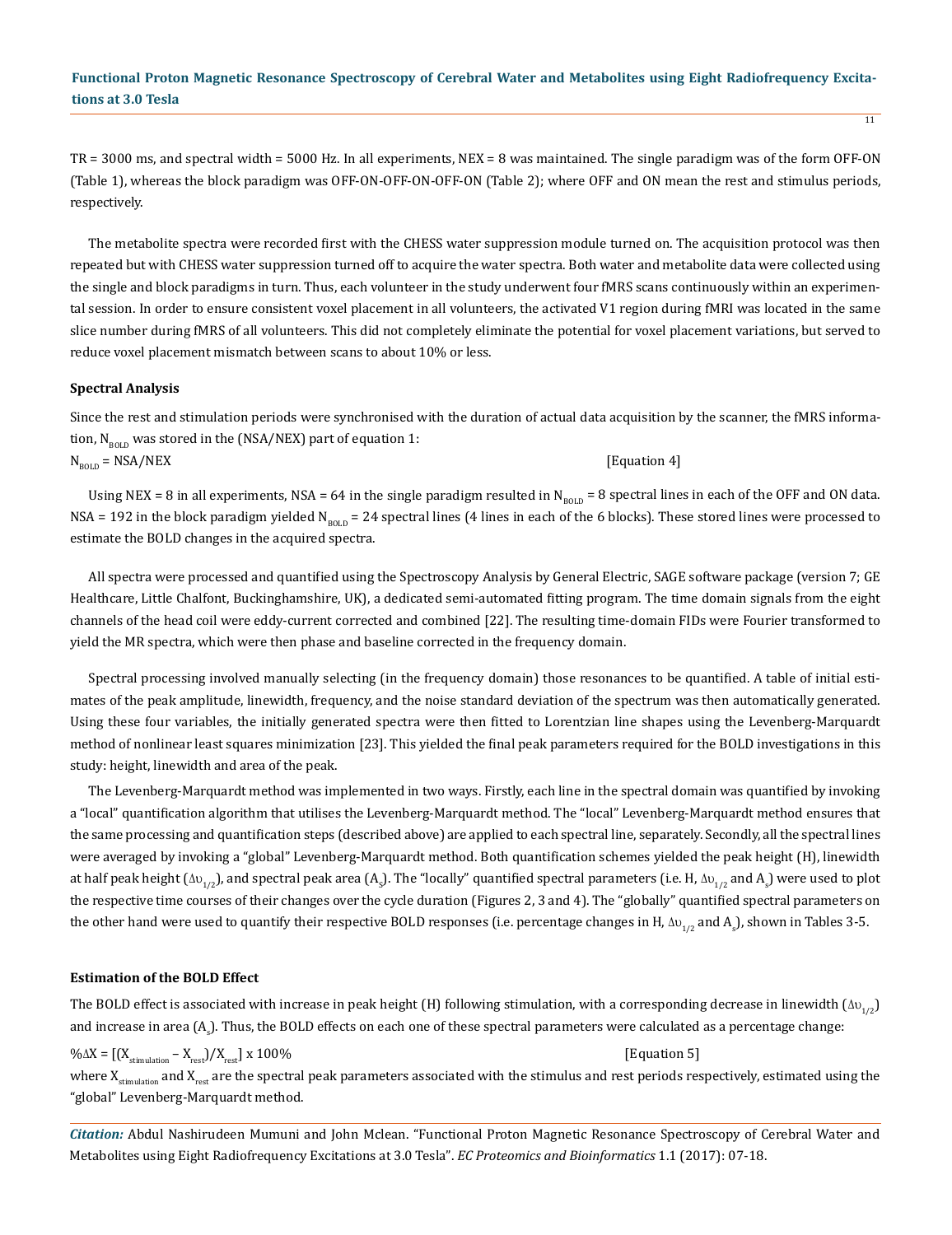#### **Statistical Analysis**

The paired t-test was used to compare percentage changes in spectral height, linewidth and area between the rest and stimulation periods in each paradigm. Inter-paradigm comparisons were also done using the paired t-test. Only p-values less than 0.05 were considered significant differences in the comparisons. Statistical tests were performed using the Minitab software package (version 16, Minitab Inc., State College, Pennsylvania, USA).

#### **Results**

#### **BOLD Effect on the Water Resonance**

The time courses of cerebral water fMRS for the single and block paradigms are shown in Figures 2 and 3, respectively. In figure 2, eight data points are plotted for each one of the rest and stimulation periods; each data point represents the average of the heights of eight spectral peaks, automatically done by the MR scanner during spectral acquisition using NEX = 8. Using TR = 3 s, each data point was then acquired within a time scale of 24 s: thus, during the rest period, the first eight-averaged spectra (from each volunteer) were acquired in 24 s, the next average was acquired 24 s after the first, that is, in 48 s. Thus, the sequence of acquisition times were 24, 48, 72,... 192 s during the rest period, and 216, 240, 264,... 384 s during the stimulation period.



*Figure 2: Time course of the BOLD response (%H) of cerebral water during the single stimulation paradigm.*

In figure 3, each data point again represents an average height of eight spectral peaks, each average acquired within a time scale of 24 s. Thus, each block, comprising four data points, has duration of 96 s, and so the total duration for the six blocks is 576 s.

The plotted data points in figures 2 and 3 are averages from the four volunteers; the error bars represent standard deviations. The rectangular blocks on the time axes indicate the task period of visual stimulation corresponding to the BOLD response.

The BOLD effects on the water resonance are summarised as percentage changes in the height (H), linewidth ( $v_{1/2}$ ) and area (A<sub>S</sub>) of the water peak in table 3. The percentage changes in H,  $v_{1/2}$  and  $A_s$  of the water peak are shown for each of the four volunteers. The mean percentage BOLD effects (± standard error, SE) in all four volunteers for both single and block paradigms are also shown.

Generally, significant BOLD effects were observed in the water peak height and linewidth  $(p < 0.01$  in both cases) in the single, but not in the block stimulation paradigm. These significant effects however were not associated with significant increase in the water peak

*Citation:* Abdul Nashirudeen Mumuni and John Mclean. "Functional Proton Magnetic Resonance Spectroscopy of Cerebral Water and Metabolites using Eight Radiofrequency Excitations at 3.0 Tesla". *EC Proteomics and Bioinformatics* 1.1 (2017): 07-18.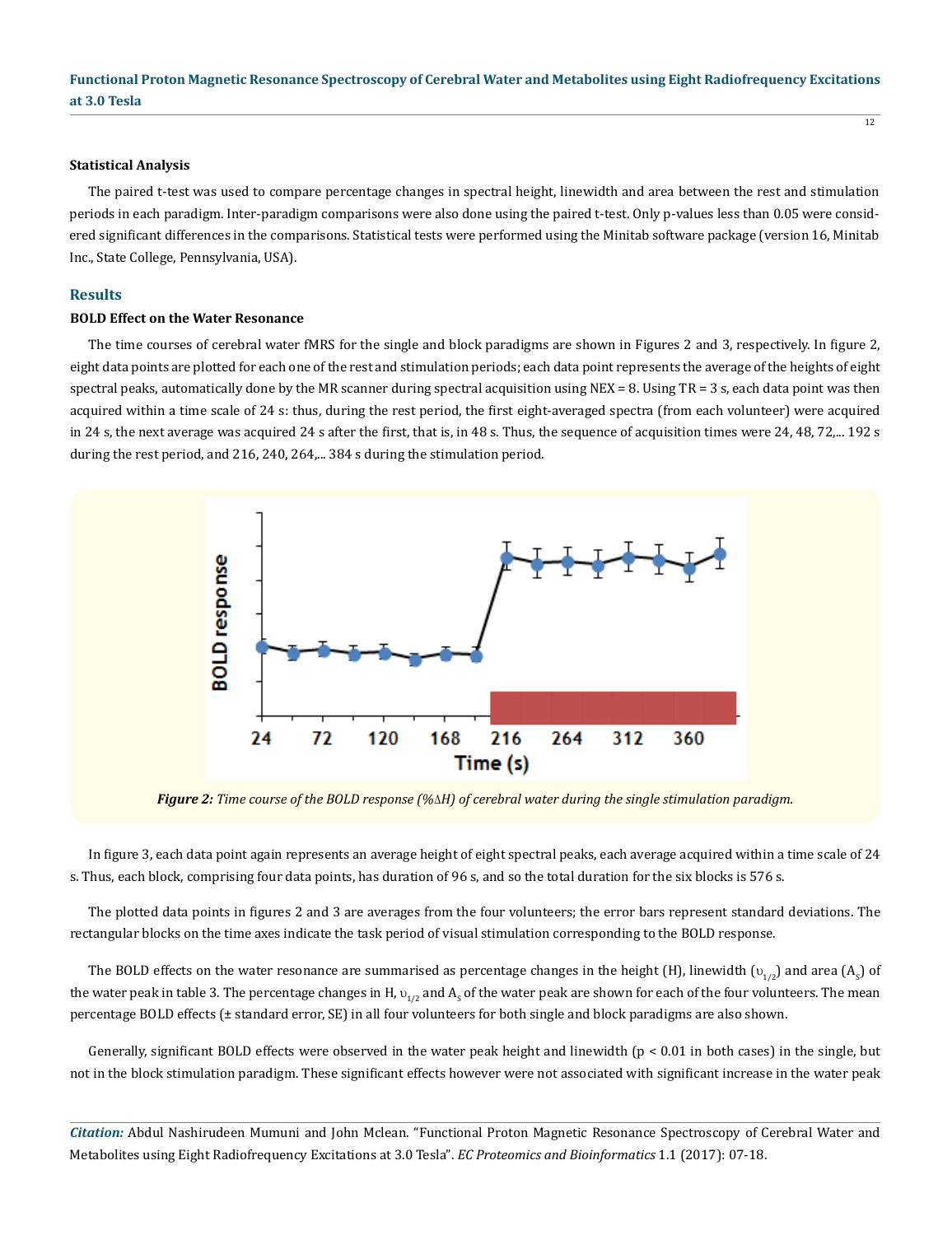area; the percentage increase in the area of the water peak was not also significant with the block paradigm. Consequently, the mean BOLD response (% $\Delta H$ ) with the single paradigm was significantly greater than that with the block paradigm ( $p = 0.02$ ). However, the corresponding mean decreases in linewidth, % $\Delta\omega_{1/2}$  (p = 0.12), and increase in peak area, % $\Delta A_{_{\rm S}}$  (p = 0.16) were not significantly different between the two paradigms.



*Figure 3: Time course of the BOLD response (%H) of cerebral water during the block paradigm.*

| <b>Volunteer</b> | $\Delta H$ (%)   |                 |                  | $\Delta v_{1/2}$ (%) | $\Delta A_{\rm c}$ (%) |                 |
|------------------|------------------|-----------------|------------------|----------------------|------------------------|-----------------|
|                  | <b>Single</b>    | <b>Block</b>    | <b>Single</b>    | <b>Block</b>         | <b>Single</b>          | <b>Block</b>    |
| A                | 20.52            | 0.27            | $-7.20$          | $-0.01$              | 0.10                   | 0.01            |
| B                | 14.77            | 0.05            | $-4.87$          | $-0.04$              | 0.31                   | 0.08            |
| C                | 9.93             | 0.13            | $-1.28$          | $-0.02$              | 0.07                   | 0.05            |
| D                | 28.25            | 0.10            | $-0.45$          | $-0.02$              | 0.89                   | 0.31            |
| Mean $\pm$ SE    | $18.37 \pm 3.94$ | $0.14 \pm 0.05$ | $-3.45 \pm 1.58$ | $-0.02 \pm 0.01$     | $0.34 \pm 0.19$        | $0.11 \pm 0.07$ |

*Table 3: BOLD effects on the cerebral water resonance during visual stimulation.*

### **BOLD Effect on the Metabolite Resonances**

Figure 4 shows the BOLD response patterns of six metabolite resonances during the single stimulation paradigm.



*Figure 4: Temporal evolution of BOLD responses in the metabolite resonances during visual stimulation in the single paradigm.*

*Citation:* Abdul Nashirudeen Mumuni and John Mclean. "Functional Proton Magnetic Resonance Spectroscopy of Cerebral Water and Metabolites using Eight Radiofrequency Excitations at 3.0 Tesla". *EC Proteomics and Bioinformatics* 1.1 (2017): 07-18.

 $\frac{1}{13}$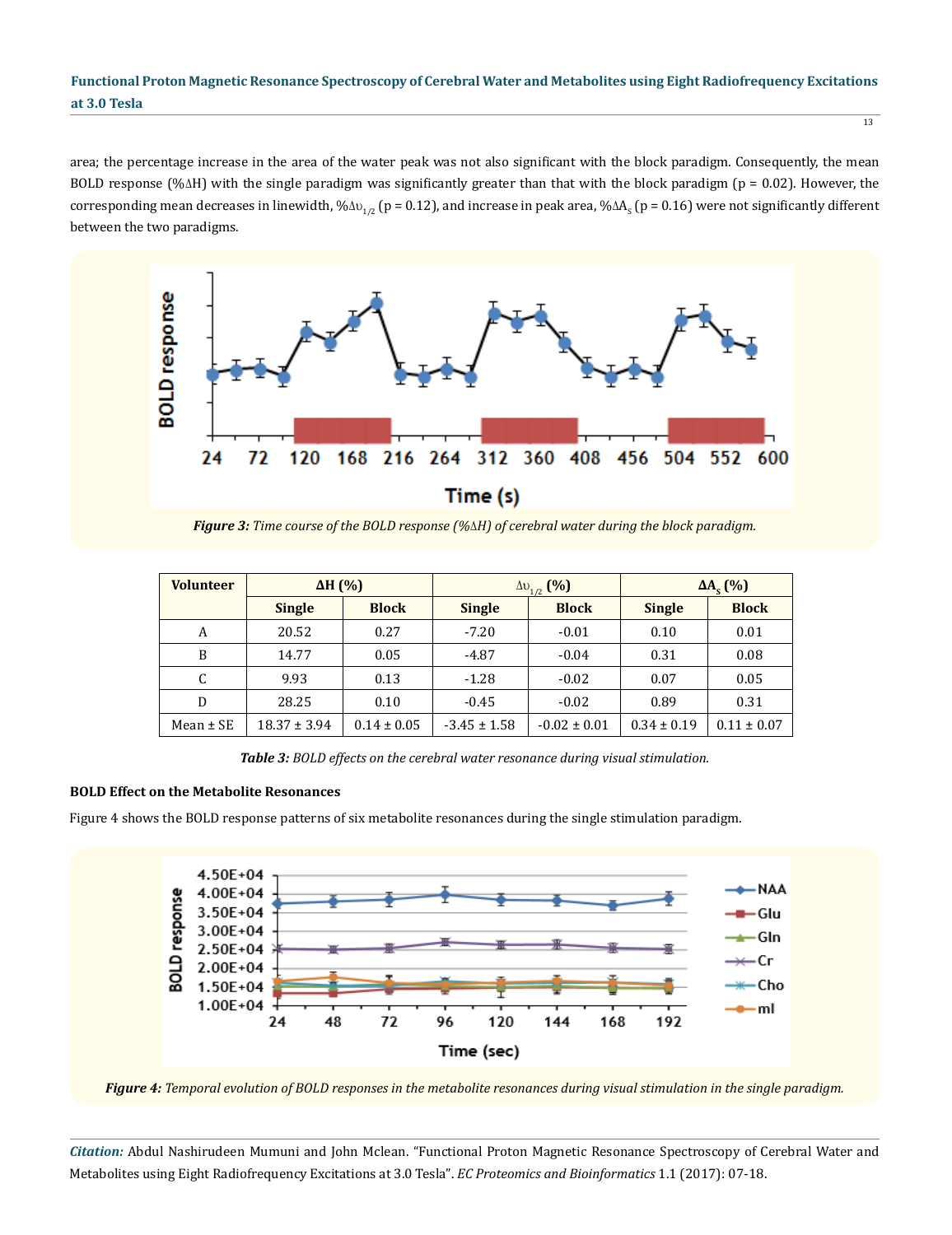Table 4 shows the mean BOLD effects on the metabolite resonances of higher relative abundance (i.e., NAA, Cr, and Cho) from the four volunteers. The significance of each average change is denoted by a p-value in parenthesis.

Only Cr showed a significant linewidth decrease in the block stimulation paradigm (p = 0.04). In the single stimulation paradigm, both NAA ( $p = 0.01$ ) and Cr ( $p = 0.02$ ) showed significant increases in their peak areas, while Cho was the only metabolite that showed significant increase in its peak height ( $p = 0.01$ ).

| Peak       | $\% \Delta H \pm SE(p-value)$       |                        |                         | $\frac{9}{6}$ $\Delta v_{1/2}$ ± SE ( <i>p</i> -value) | $\% \Delta A_c \pm SE(p-value)$      |                        |  |
|------------|-------------------------------------|------------------------|-------------------------|--------------------------------------------------------|--------------------------------------|------------------------|--|
|            | <b>Single</b>                       | <b>Block</b>           | <b>Single</b>           | <b>Block</b>                                           | <b>Single</b>                        | <b>Block</b>           |  |
| <b>NAA</b> | $0.49 \pm 0.18$ (0.72)              | $1.09 \pm 0.41$ (0.14) | $-5.59 \pm 1.94$ (0.07) | $-1.09 \pm 0.35$ (0.45)                                | $11.17 \pm 1.94$ (0.01) <sup>*</sup> | $0.85 \pm 0.47$ (0.68) |  |
| Cr         | $0.78 \pm 0.24$ (0.53)              | $0.18 \pm 0.09$ (0.90) | $-0.85 \pm 0.28$ (0.79) | $-3.05 \pm 0.97$ (0.04) <sup>*</sup>                   | $7.35 \pm 0.94$ (0.02) <sup>*</sup>  | $0.86 \pm 0.35$ (0.71) |  |
| Cho        | $2.24 \pm 0.47$ (0.01) <sup>*</sup> | $1.41 \pm 0.65$ (0.25) | $-2.10 \pm 0.95$ (0.73) | $-2.62 \pm 0.93$ (0.12)                                | $7.59 \pm 0.84$ (0.11)               | $2.09 \pm 0.63$ (0.54) |  |

*Table 4: Average BOLD effects on the metabolites of higher relative abundance during visual stimulation* 

#### *\*Significant BOLD effect observed*

The mean BOLD effects on the metabolites of lower relative abundance (i.e., Glu, Gln, and mI) from the four volunteers are shown in table 5. The significance of each average change is denoted by a p-value in parenthesis . The results indicate that none of these metabolites showed a significant BOLD effect in both paradigms (p > 0.05 in all comparisons).

| Peak | $\%$ $\Delta H \pm SE$ ( <i>p</i> -value) |                        |                         | $\frac{9}{6}$ $\Delta v_{1/2}$ ± SE ( <i>p</i> -value) | % $\Delta A_c \pm SE(p-value)$ |                        |  |
|------|-------------------------------------------|------------------------|-------------------------|--------------------------------------------------------|--------------------------------|------------------------|--|
|      | <b>Single</b>                             | <b>Block</b>           | <b>Single</b>           | <b>Block</b>                                           | <b>Single</b>                  | <b>Block</b>           |  |
| Glu  | $0.24 \pm 0.14$ (0.90)                    | $0.05 \pm 0.02$ (0.98) | $-4.52 \pm 0.78$ (0.69) | $-5.26 \pm 1.28$ (0.61)                                | $0.57 \pm 0.24$ (0.95)         | $4.76 \pm 0.57$ (0.56) |  |
| Gln  | $1.61 \pm 0.46$ (0.29)                    | $0.16 \pm 0.07$ (0.91) | $-2.06 \pm 0.79$ (0.72) | $-7.19 \pm 1.24$ (0.22)                                | $14.59 \pm 1.88$ (0.05)        | $2.42 \pm 0.68$ (0.11) |  |
| mI   | $1.75 \pm 0.38$ (0.35)                    | $1.23 \pm 0.46$ (0.35) | $-1.82 \pm 0.47$ (0.69) | $-1.03 \pm 0.65$ (0.74)                                | $0.86 \pm 0.39$ (0.85)         | $2.92 \pm 0.74(0.32)$  |  |

*Table 5: Average BOLD effects on the metabolites of lower relative abundance during visual stimulation.*

## **Discussion**

#### **Water Resonance fMRS**

Theoretically, for both the cerebral water and metabolite resonances, averaging of spectral lines at NEX = 8 may be suitable in the case of conventional MRS acquisitions, but may impact on the amount of BOLD signal that could be recorded in fMRS. It is possible that during spectral averaging, some neural activity may not be captured, or that those lines acquired toward the end of the 'rest' and those acquired at the beginning of the 'stimulation' periods could be averaged together (especially in the "block" paradigm). This could then possibly lead to underestimation of the BOLD effects in the MR spectra. Indeed, consistent with theory, the BOLD effects on the water resonance were not found to be significant with the "block" paradigm; changes in height and linewidth (but not in area) with the "single" paradigm were however found to be significant. The insignificant change in the water spectral area, even though it responded to the BOLD effect, supports the use of the water signal as a reference standard in absolute quantification of the metabolite resonances using the standard NEX value of 8 in studies of healthy volunteers.

As was expected, the BOLD effects estimated in this study were lower than those estimated by Shih., *et al*. [7] and Zhu and Chen [6]. Whereas Zhu and Chen [6] conducted their study at 4 T and used only the "block" paradigm with an 8 Hz visual stimulus, Shih., *et al*. [7] performed their experiments at 3 T using both paradigms with a 6 Hz visual stimulus. Zhu and Chen [6] collected 20 averages in each of their five consecutive periods (designed as three OFF periods interleaved with two ON periods), resulting in a total of 100 spectra. For six

*Citation:* Abdul Nashirudeen Mumuni and John Mclean. "Functional Proton Magnetic Resonance Spectroscopy of Cerebral Water and Metabolites using Eight Radiofrequency Excitations at 3.0 Tesla". *EC Proteomics and Bioinformatics* 1.1 (2017): 07-18.

 $\overline{14}$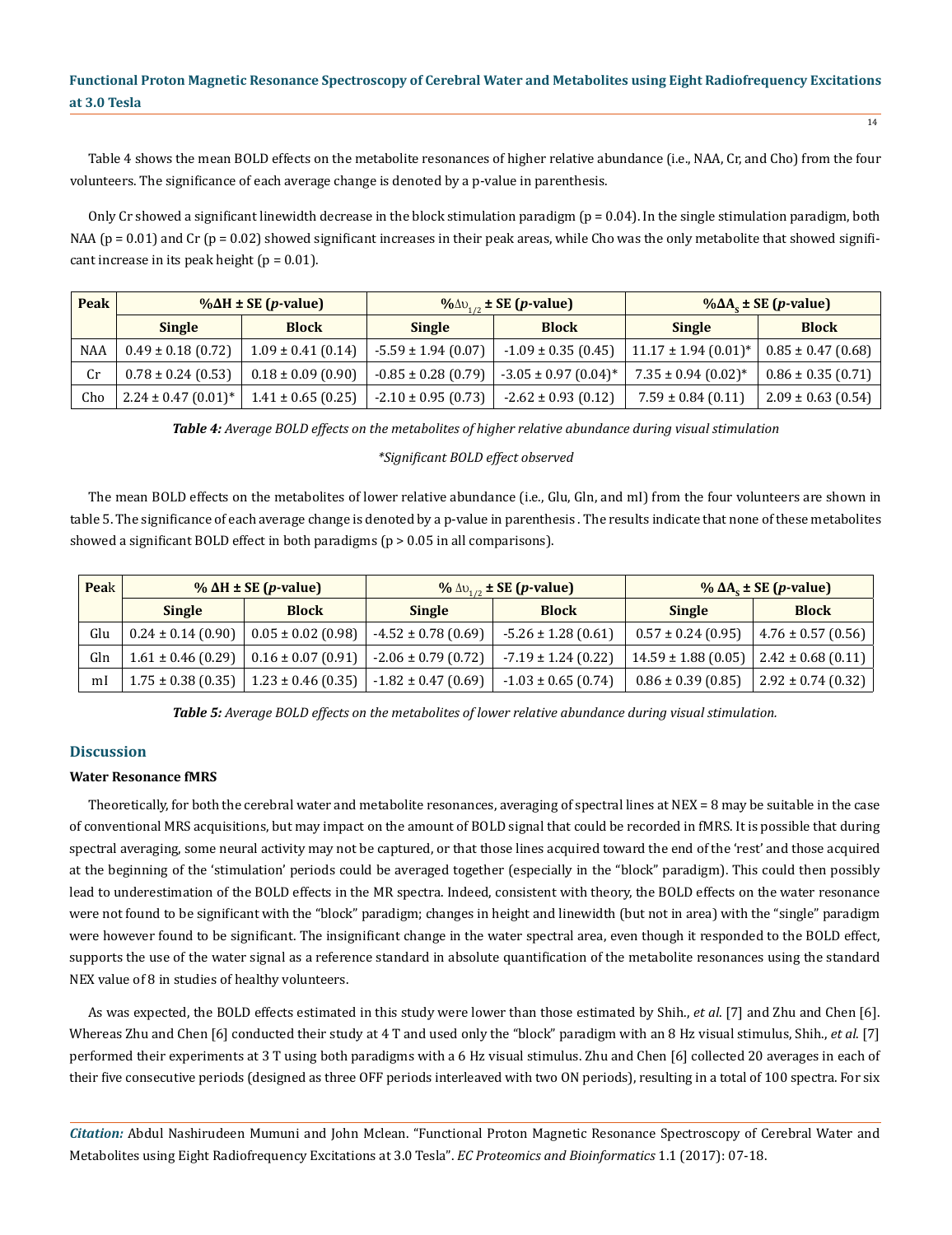volunteers, they reported a mean (SE) percentage increase in the water peak height of 3.0 (0.4)% with corresponding linewidth percentage decrease of 2.3 (0.3)%. No change in the water peak area was reported. Shih., et al. [7] on the other hand, collected 128 averages in each of the rest and stimulus periods of their "single" paradigm; and 32 averages for each of their eight consecutive periods (designed as four ONs and four OFFs), resulting in 256 spectra. For five volunteers, they reported a mean (SE) percentage increase in peak height of 3.0 (0.5)%, associated with a linewidth decrease of 0.6 (0.1) Hz; the peak area increased by 0.8 (0.3)%. The estimated peak height and linewidth changes were said to be the same for both paradigms but it was unclear which paradigm gave the reported area change, which was comparable to the estimate from the "single" paradigm of this study (i.e. 1.12 (0.07)%).

Only %H in the "single" paradigm of this study was higher than those of the above studies. The NEX value does not particularly affect the amount of neural activity; it only affects the way, and how much of, the resulting BOLD effect is recorded by the scanner. Therefore, the cause of this unexpectedly higher % $\Delta H$  observed in this study was unclear. Acquisitions in the rest and stimulation periods of the "single" paradigm were performed separately and not in a continuous way (as in the case of the six consecutive acquisitions of the "block" paradigm). After the rest scan, the scanner was re-shimmed and the visual activation scan was done. This could have offered two advantages: firstly, the volunteer had some rest between the "Off" and "On" acquisitions, and so could tolerate one acquisition after another with less movement and habituation effect [21]. Secondly, there is no possibility that the scanner will average any consecutive "Off" and "On" spectral lines together. This then gives two spectral line sets containing the pure "Off" and "On" effects. Therefore, a higher difference in peak heights between the two data sets could result. However, since this is the first study that has investigated the NEX = 8 effect, future studies may be required to further investigate the findings presented.

Volunteers in this study exhibited a wide variation in BOLD effects in the two paradigms; for instance, using the BOLD effects on the water resonance, the coefficient of variation, CoV for the two paradigms were  $\Delta H = 42.92\%$ ,  $\Delta v_{1/2} = 91.34\%$ , and  $\Delta A_s = 111.04\%$  for the "single" paradigm, and  $\Delta H$  = 68.58%,  $\Delta v_{1/2}$  = 55.92%, and  $\Delta A_{_{\rm S}}$  = 119.78% for the "block" paradigm. The generally significant inter-subject variability could be the result of differences in vascular architectures and cerebral blood volume changes induced by neural activity [24,25], plus differences in the tolerance levels (through motion and habituation effects) of the individual volunteers to the visual stimulation. This inherently large inter-volunteer variation in BOLD response may further impact on how the fMRS results among different studies compare.

Whereas Shih., *et al*. [7] used a variant of PRESS that collected the water and metabolite spectra simultaneously, this study used the standard PRESS sequence. The TE value also differed between this study (23 ms) and that of Shih., *et al*. (30 ms) [7], but was the same as that of Zhu and Chen [6]. The discrepancies between the results reported in this study and those of Shih., *et al*. [7] and Zhu and Chen [6] cannot be explained by the differences in the TE values or the order of the rest and stimulus periods in the paradigms [9]. There are however possible contributions of field strength [6], habituation effects due to prolonged stimulation (as with this study) [15,21], and the inherent inter-volunteer variability to these discrepancies. At a higher field strength, the susceptibility gradient that is associated with changes in  $T_2^*$  increases, and so does the BOLD effect.

#### **Metabolite Resonance fMRS**

The BOLD effect alters the T<sub>2</sub>\* of both water and metabolite signals [6], and at higher fields (B<sub>0</sub> ≥ 3 T), this results in a small narrowing (0.2 - 0.3 Hz) of the spectral linewidth of all signals in the spectrum during neural stimulation. It is reported that this effect is mostly discernible on the strongest singlets of the methyl group of NAA and total Cr [18], particularly with the "single" activation paradigm. However, this study found a higher % $\Delta H$  for Cho than those for NAA and Cr in the "single" paradigm (Table 4).

In a functional MRS study at 7 T by Mangia., *et al*. [17], they simulated the BOLD effect on spectral line narrowing by applying linebroadening filters that increased spectral linewidth to 0.3 - 0.4 Hz (the same order of line narrowing due to the BOLD effect at 7 T). For most of the seventeen metabolite resonances they quantified *in vivo* (in two healthy subjects), they reported that the estimated concen-

*Citation:* Abdul Nashirudeen Mumuni and John Mclean. "Functional Proton Magnetic Resonance Spectroscopy of Cerebral Water and Metabolites using Eight Radiofrequency Excitations at 3.0 Tesla". *EC Proteomics and Bioinformatics* 1.1 (2017): 07-18.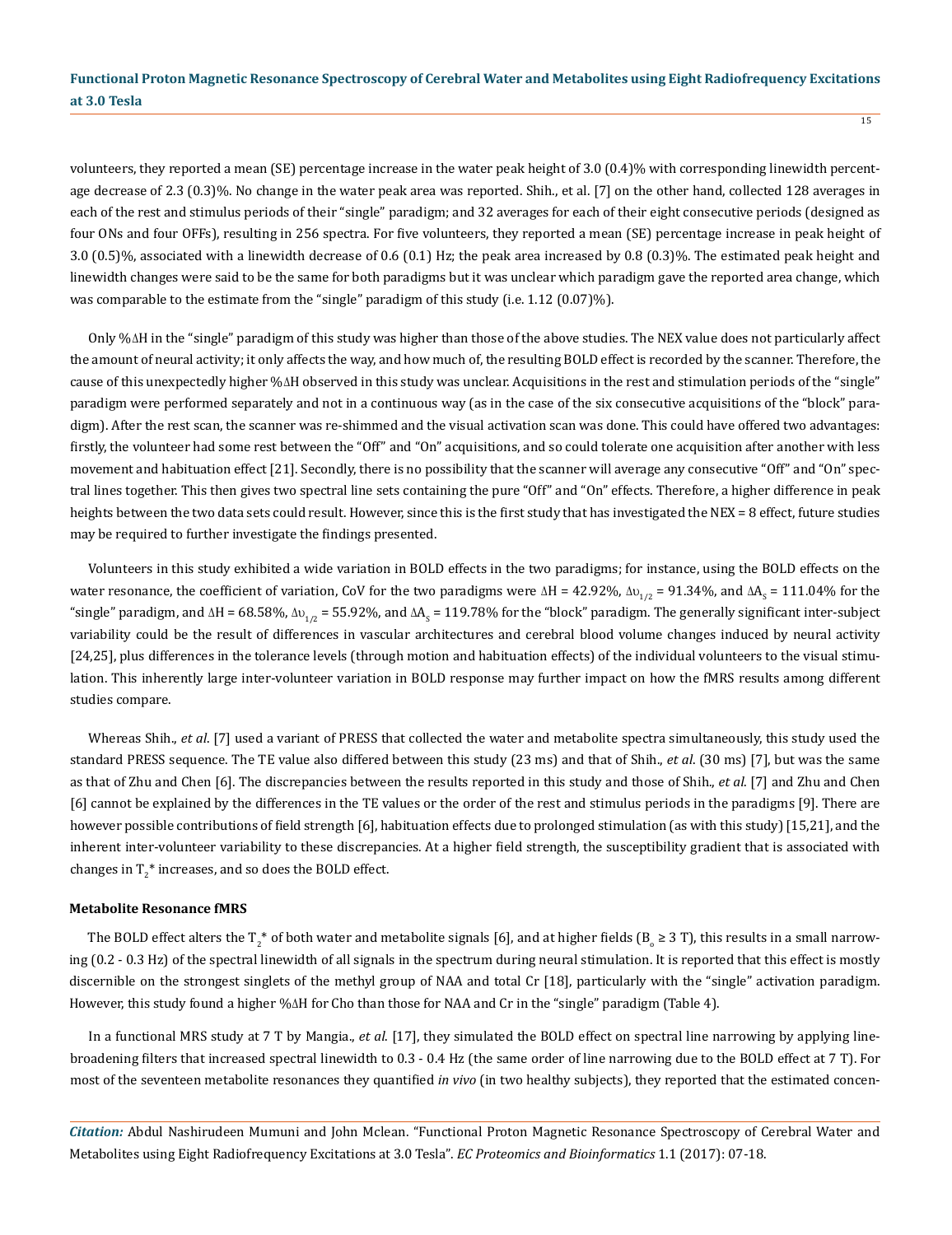trations systematically decreased by almost 1%. Thus their simulated BOLD changes (in those metabolites of interest in this study) were:  $NA = 1.2\%$ , Glu = 1.1%, Gln = 0.1%, Cr = 0.8%, Cho = 1.4% and mI = 1.0%. However, the non-simulated in vivo linewidth changes in this study were at least 1.2 Hz (about 3 times those simulated by Mangia., *et al*. [17]). It is therefore likely that the relatively high change in spectral linewidth reported in this study could be due to poor spectral resolution issues at 3 T since the actual T $_2^\ast$  change due to the BOLD effect is usually small at this field compared to 7 T [17]. Meanwhile, the percentage changes in the concentration of Cr (0.8%) reported by Mangia., et al. [17] compared with the "single" paradigm % $\Delta H$  result for Cr (0.78%) in this study (Table 4). The "block" paradigm % $\Delta H$ results in this study compared with the above concentration changes reported by Mangia., *et al*. [17] for NAA (1.09%), Cho (1.41%), Gln  $(0.16\%)$ , and mI  $(1.23\%)$ , where the values in the brackets are the changes estimated in this study; only the % $\Delta H$  change in Glu  $(0.24\%)$ was found to be comparatively lower in this study (Tables 4-5). However, with the "block" paradigm, % $\Delta A_{\rm s}$  for Glu (4.76% ± 0.57) compared with its percentage concentration change elsewhere (3.0% ± 1.0) [18], also at 7 T.

For their "block" paradigm, Shih., *et al*. [7] reported average changes in the concentrations of Cho, NAA and Cr from five volunteers as 6.0%, 2.7% and 2.3% respectively. This study did not calculate metabolite concentrations but that should not cause any difference in the percentage BOLD changes between the two studies [9]. In the "block" paradigm of this study, percentage changes in A<sub>s</sub> (which is proportional to concentration) for these three metabolites were relatively lower (Cho: 2.09%, NAA: 0.85%, Cr: 0.86%).

At 4 T, Zhu and Chen [6] used a paradigm of the form OFF-ON-OFF in their fMRS study to acquire eight and sixteen spectra in the rest and stimulation periods, respectively. They estimated the mean (SE) % $\Delta H$  and % $\Delta v_{1/2}$  for NAA and Cr from six volunteers as: % $\Delta H$ ; NAA = 2.5 (0.6), Cr = 3.1 (0.7); and % $\Delta v_{1/2}$ ; NAA = 1.7 (0.5), Cr = 1.8 (0.5). The estimated % $\Delta H$  of the "block" paradigm in this study for both metabolites were comparatively lower but % $\Delta v_{1/2}$  for NAA was similar between the two studies (1.7 ± 0.5 vs. 1.09 ± 0.35).

Mangia., *et al.* [18] reported a 3.0 (1)% increase in Glu concentration (from twelve healthy volunteers) at 7 T during the "single" paradigm. Their scanner was equipped with a quadrature transmit/receive half-volume RF coil with increased local sensitivity in the visual cortex. Their rest and stimulus periods lasted for 2.7 and 5.3 minutes, respectively. This study used equal rest and stimulus periods of 3.2 minutes in the "single" paradigm, and recorded a lower % $\Delta A_{_{\rm S}}$  (which is proportional to concentration) of 0.57 (0.24)% in Glu. In their study, Mangia., *et al*. [18] observed that Glu exhibited a delayed response to the stimulus and manifested a general tendency of decreasing over time. If this is the case, then the lower percentage change in  ${\sf A_s}$  observed in this study could be due to the shorter activation period of the "single" paradigm. The stimulation period was not long enough to cause significant BOLD response of Glu.

#### **Conclusion**

The results of this study suggest that MR spectral averaging using NEX = 8 yields estimated BOLD effects at 3 T that are comparable with those estimated at higher fields, where better temporal resolutions have been used and detection sensitivity is higher. This may be because NEX = 8 offers benefits of quicker signal averaging, which reduces motion-related artifacts in the data leading to better estimation accuracy of the BOLD effects on cerebral water and metabolite resonances. It thus appears that using a lower temporal resolution at lower fields may improve accuracy of the estimated BOLD effects. However, such a resolution often gives fewer data points to plot the time courses or patterns of the BOLD responses.

#### **Acknowledgements**

We wish to thank the Scottish Imaging Network, A Platform for Scientific Excellence (SINAPSE, 'Scottish Funding Council HR07020'), University of Glasgow (grant number: 11145801), and Sackler Institute of Psychological Research (grant number: 32660) for jointly funding the PhD research of Dr. A. N. Mumuni, which resulted, partly, in this report. Sincere thanks also go to Drs. Timo Schirmer and Ralph Noeske of GE Global Research Lab, Germany for their clarifications about the use of the SAGE software. We wish to also acknowledge the contribution of the study volunteers.

*Citation:* Abdul Nashirudeen Mumuni and John Mclean. "Functional Proton Magnetic Resonance Spectroscopy of Cerebral Water and Metabolites using Eight Radiofrequency Excitations at 3.0 Tesla". *EC Proteomics and Bioinformatics* 1.1 (2017): 07-18.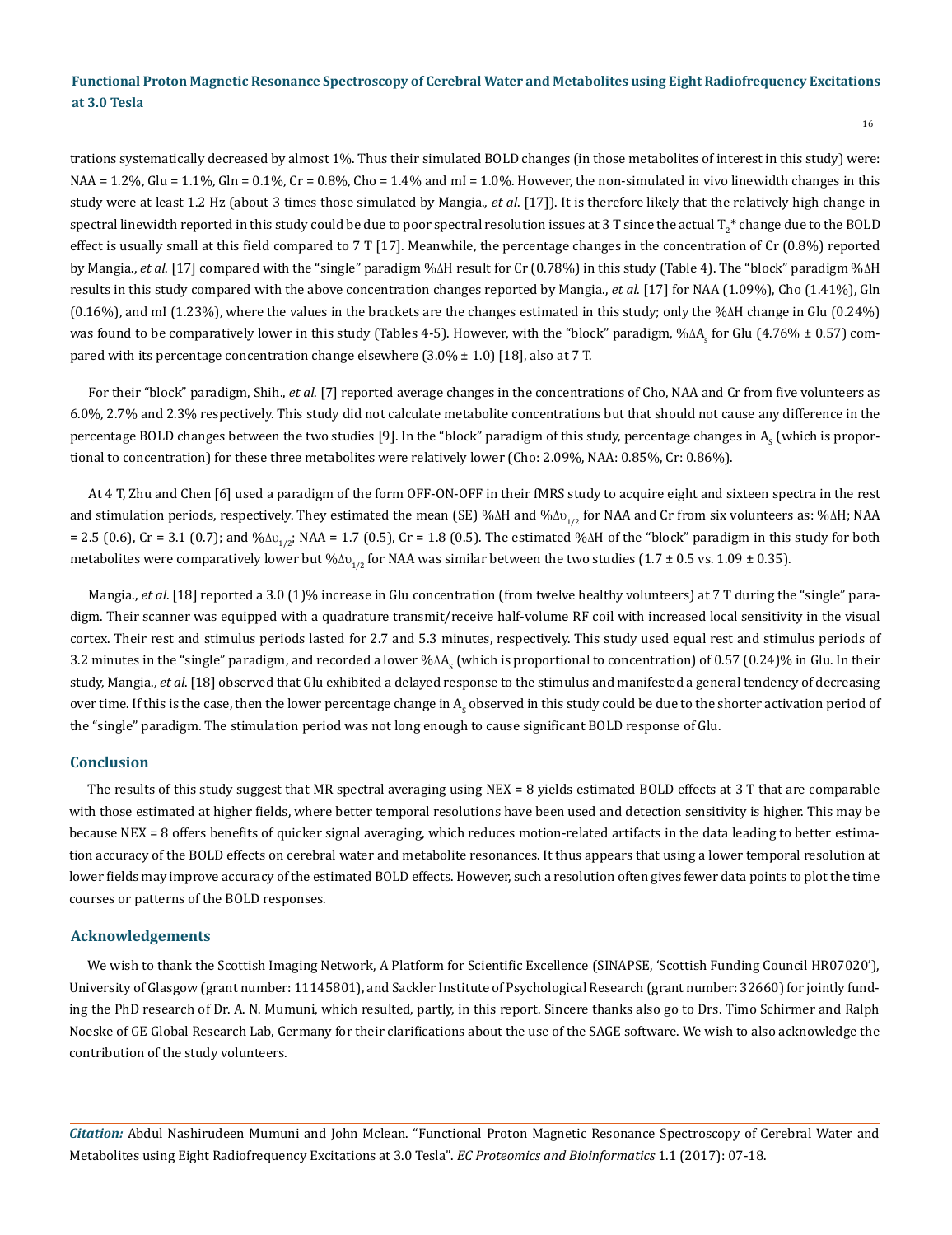## **Conflict of Interest**

The authors have no conflict of interest to declare.

## **Bibliography**

- 1. Ogawa S., *et al*[. "Brain magnetic resonance imaging with contrast dependent on blood oxygenation".](https://www.ncbi.nlm.nih.gov/pmc/articles/PMC55275/) *Proceedings of the National Academy of Sciences, USA* [87.24 \(1990\): 9868-9872.](https://www.ncbi.nlm.nih.gov/pmc/articles/PMC55275/)
- 2. Frahm J., *et al*[. "Dynamic MR imaging of human brain oxygenation during rest and photic stimulation".](https://www.ncbi.nlm.nih.gov/pubmed/1392241) *Journal of Magnetic Resonance Imaging* [2.5 \(1992\): 501-505.](https://www.ncbi.nlm.nih.gov/pubmed/1392241)
- 3. Kwong KK., *et al*[. "Dynamic magnetic resonance imaging of human brain activity during primary sensory stimulation". Proceedings of](https://www.ncbi.nlm.nih.gov/pubmed/1608978) [the National Academy of Science, USA 89.12 \(1992\): 5675-5679.](https://www.ncbi.nlm.nih.gov/pubmed/1608978)
- 4. Blockley NP., *et al*[. "A review of calibrated blood oxygenation level-dependent \(BOLD\) methods for the measurement of task-induced](https://www.ncbi.nlm.nih.gov/pubmed/22945365) [changes in brain oxygen metabolism".](https://www.ncbi.nlm.nih.gov/pubmed/22945365) *NMR in Biomedicine* 26.8 (2013): 987-1003.
- 5. [Malonek D and Grinvald A. "Interactions between electrical activity and cortical microcirculation revealed by imaging spectroscopy:](https://www.ncbi.nlm.nih.gov/pubmed/8614805) [implications for functional brain mapping".](https://www.ncbi.nlm.nih.gov/pubmed/8614805) *Science* 272.5261 (1996): 551-554.
- 6. [Zhu XH and Chen W. "Observed BOLD effects on cerebral metabolite resonances in human visual cortex during visual stimulation: a](https://www.ncbi.nlm.nih.gov/pubmed/11675633) functional (1)H MRS study at 4 T". *[Magnetic Resonance in Medicine](https://www.ncbi.nlm.nih.gov/pubmed/11675633)* 46.5 (2001): 841-847.
- 7. Shih YY., *et al*[. "INS-PRESS for functional MRS: simultaneous with-and without-water suppression spectral acquisition on visual cor](http://citeseerx.ist.psu.edu/viewdoc/download?doi=10.1.1.585.3433&rep=rep1&type=pdf)tex of human brains at 3T". *[Proceedings of the International Society of Magnetic Resonance in Medicine](http://citeseerx.ist.psu.edu/viewdoc/download?doi=10.1.1.585.3433&rep=rep1&type=pdf)* 17 (2009).
- 8. Hennig T., *et al*[. "Detection of brain activation using oxygenation sensitive functional spectroscopy".](https://www.ncbi.nlm.nih.gov/pubmed/8121276) *Magnetic Resonance in Medicine*  [31.1 \(1994\): 85-90.](https://www.ncbi.nlm.nih.gov/pubmed/8121276)
- 9. [Mangia S and Tkac I. "Dynamic relationship between neurostimulation and N-acetylaspartate metabolism in the human visual cor](https://www.ncbi.nlm.nih.gov/pubmed/18231877)[tex: evidence that NAA functions as a molecular water pump during visual stimulation".](https://www.ncbi.nlm.nih.gov/pubmed/18231877) *Journal of Molecular Neuroscience: MN* 35.2 [\(2008\): 245-248.](https://www.ncbi.nlm.nih.gov/pubmed/18231877)
- 10. Song AW., *et al.* "Diffusion weighted fMRI at 1.5 T and 3 T". In: Proceedings of the 3<sup>rd</sup> Annual Meeting of the Society for Melanoma Research, Nice, France 457 (1995).
- 11. Menon RS., *et al*. "Functional MRI using the BOLD approach: field strength and sequence issues". In: Bihan, D.L. (ed). "Diffusion and perfusion magnetic resonance imaging". New York: Raven Press (1995): 327-334.
- 12. Wardlaw JM., *et al*[. "A systematic review of the utility of 1.5 versus 3 tesla magnetic resonance brain imaging in clinical practice and](https://www.ncbi.nlm.nih.gov/pubmed/22684343) research". *European Radiology* [22.11 \(2012\): 2295-2303.](https://www.ncbi.nlm.nih.gov/pubmed/22684343)
- 13. Sarchielli P., *et al*[. "Functional 1H-MRS findings in migraine patients with and without aura assessed interictally".](https://www.ncbi.nlm.nih.gov/pubmed/15670679) *NeuroImage* 24.4 [\(2005\): 1025-1031.](https://www.ncbi.nlm.nih.gov/pubmed/15670679)
- 14. Drost DJ., *et al*[. "Proton magnetic resonance spectroscopy in the brain: report of AAPM MR task group #9".](https://www.ncbi.nlm.nih.gov/pubmed/12349940) *Medical Physics* 29.9 [\(2002\): 2177-2197.](https://www.ncbi.nlm.nih.gov/pubmed/12349940)

*Citation:* Abdul Nashirudeen Mumuni and John Mclean. "Functional Proton Magnetic Resonance Spectroscopy of Cerebral Water and Metabolites using Eight Radiofrequency Excitations at 3.0 Tesla". *EC Proteomics and Bioinformatics* 1.1 (2017): 07-18.

 $\overline{17}$